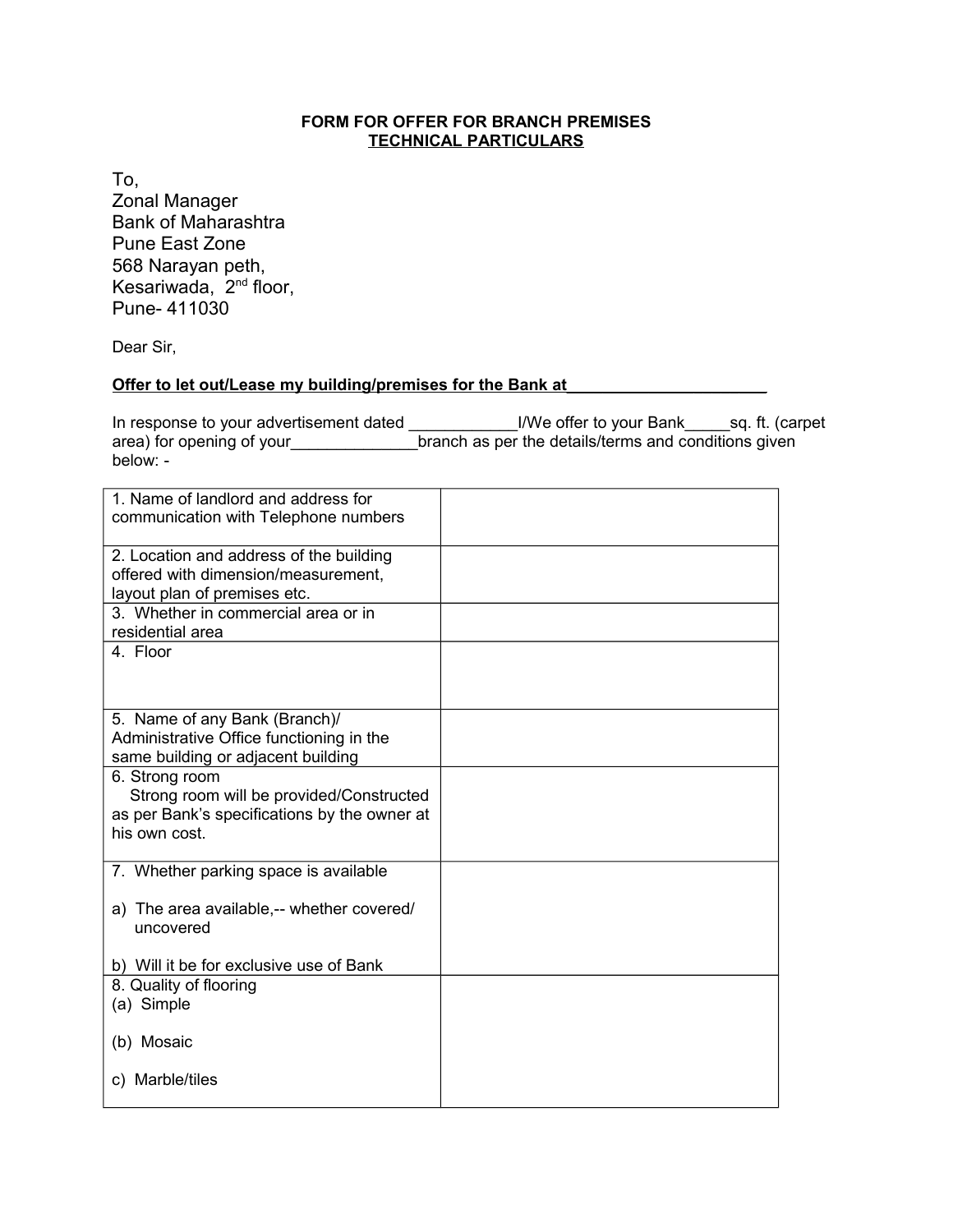| d) Any other                                                                                                                                                 |  |
|--------------------------------------------------------------------------------------------------------------------------------------------------------------|--|
| 9<br>Whether the offer is for new/renovated<br>or under construction building                                                                                |  |
| 10. If under construction, time required for<br>completion                                                                                                   |  |
| 11. The date by which the building can be<br>handed over to the Bank along with<br>completion /occupation certificate                                        |  |
| 12. Description of other Establishments in<br>and around the proposed building                                                                               |  |
| 13.<br>Whether three phase power supply<br>with required power load will be made<br>available                                                                |  |
| 14. Whether adequate/continuous water<br>supply provision is/will be made<br>available.                                                                      |  |
| 15. Whether proper wiring to bear the load<br>of Air Conditioners is/will be made<br>available                                                               |  |
| 16. Whether proper Sanitation/drainage<br>system is/will be provided alongwith two<br>independent w.c./toilet blocks                                         |  |
| 17. Whether sufficient space for power<br>Back up Generators is/will be provided                                                                             |  |
| 18. Whether 'A' class earthing as per IS<br>specifications is/will be provided                                                                               |  |
| 19. Any other facility to be provided                                                                                                                        |  |
| 20. Lease period<br>15 years with 15%/20% or 25%<br>increase in rent after<br>every five years.                                                              |  |
| 21. Lease Deed<br>As per Bank's approved format<br>(To be obtained from Branch Manager)<br>Registration/stamp duty will be shared<br>equally by Bank & owner |  |

Place Signatures:

Date Name (s): Address:

Enclosures:<br>(i) 9

- (i) Site plan clearly demarcating premises offered. with area statement on carpet basis
- (ii) Plan of the Building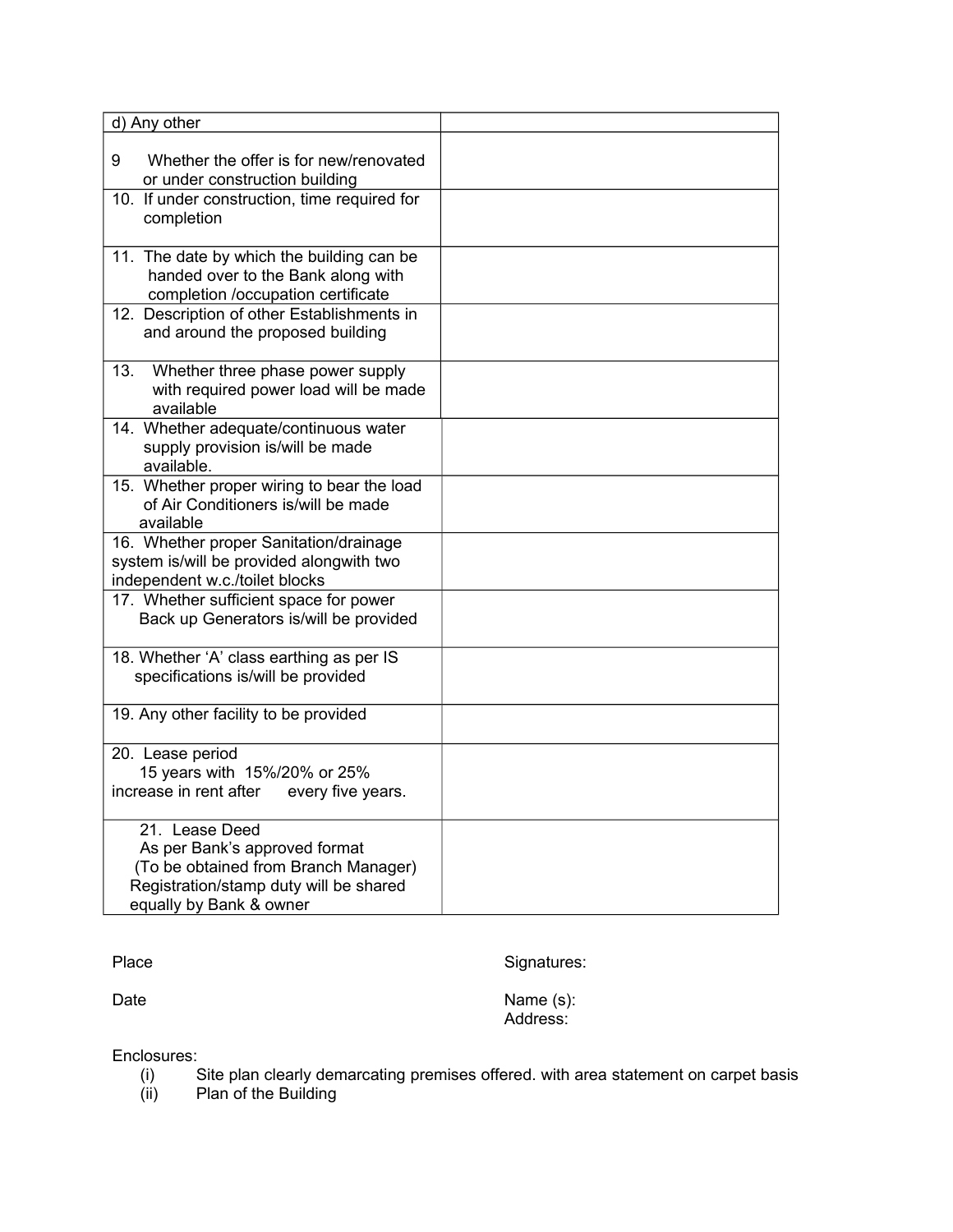## **FORM FOR OFFER OF BRANCH PREMISES COMMERCIAL/FINANCIAL PARTICULARS**

To, Zonal Manager Bank of Maharashtra Pune East Zone, 568 Narayan Peth, Kesariwada, 2<sup>nd</sup> floor, Pune- 411030

Dear Sir,

## **Offer to let out/Lease my building/premises for the Bank at**

In the event of my proposal/offer dated\_\_\_\_\_\_\_\_\_containing technical details to let out/lease my building premises to the Bank in response to your advertisement dated\_\_\_\_\_\_\_\_\_being accepted for consideration, the financial/commercial terms and conditions will be as under: -

| Rent per sq. ft. of carpet area            |                |
|--------------------------------------------|----------------|
| Period of lease                            |                |
| Renewal terms of the lease deed            | $\blacksquare$ |
| cost of lease deed (to be                  |                |
| borne                                      |                |
| equally by both parties)                   |                |
| Water tax to be borne by                   |                |
| Corporation/ property tax to be borne by   |                |
| Service Tax amount, if applicable, to be   |                |
| borne by                                   |                |
| Any other Tax Levied/Leviable by Municipal |                |
| and/or Govt. Authorities to be borne by    |                |
| Service charges/maintenance charges if     |                |
| any to be born by                          |                |
|                                            |                |
|                                            |                |
| Terms for bearing cost of repairs/white    |                |
| washing/distempering and its periodicity   |                |

Place Signatures:

Date Name (s):